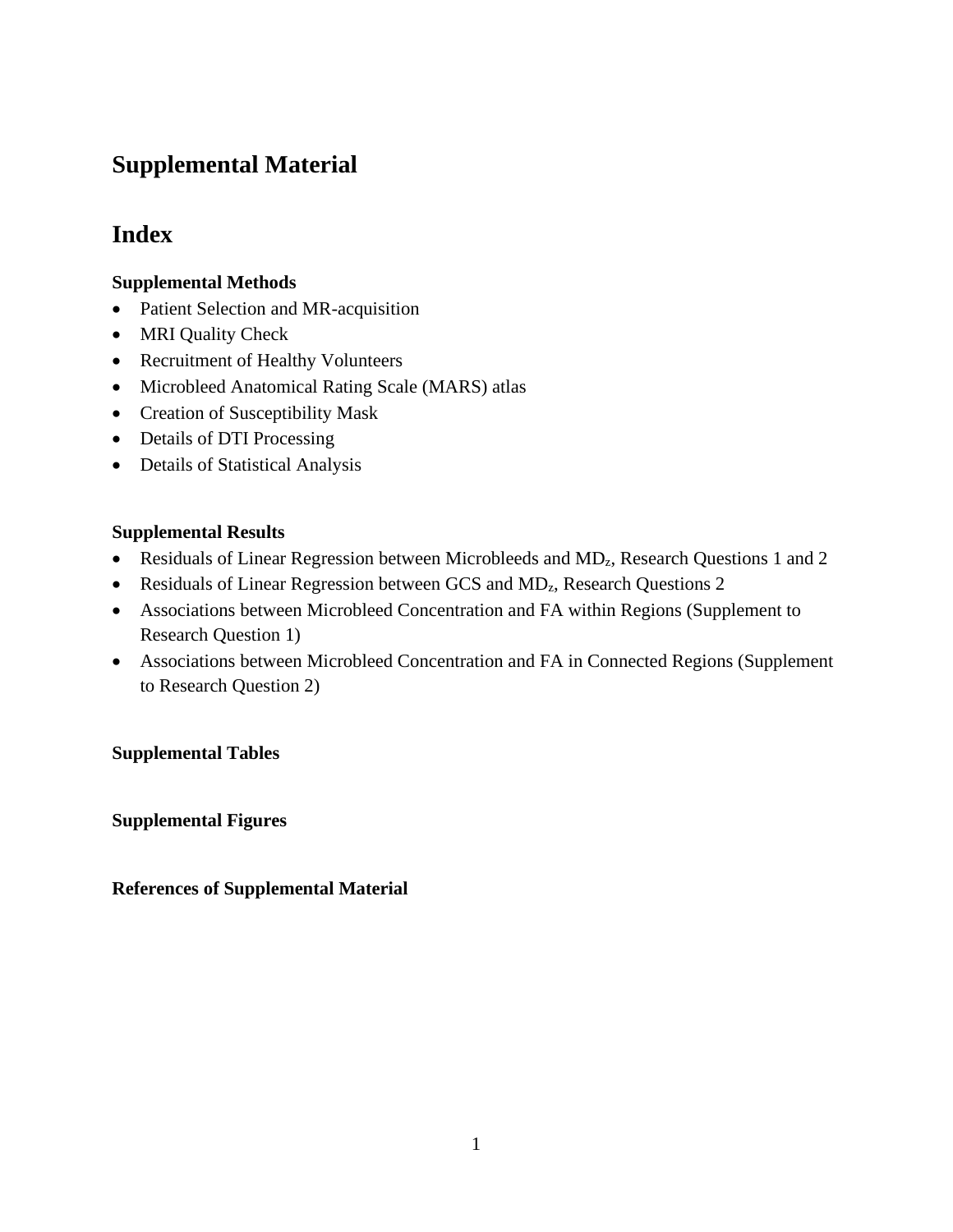## **Supplemental Methods**

### **Patient Selection and MR-acquisition**

All 211 consecutive ≥18-year-old patients having sustained a moderate or severe TBI ≤24 hours before presenting at our level I trauma center emergency department were prospectively screened for the exclusion criteria specified in Figure A1. 197 patients or their next of kin were approached for informed consent. 120 gave informed consent and were invited for an MRI, which was unfeasible for 60 patients. The remaining 60 patients were scheduled for a standardized trauma protocol on a single 3T-MRI scanner (Magnetom Trio, Siemens Healthineers, Erlangen, Germany) 4.4 (2.0-5.3) and 27.1 (25.0-28.0) weeks after TBI. Table A1 summarizes the parameters of the relevant sequences. After the first MRI, 7 patients were lost to follow-up. After completing both MRI's, patients were excluded if they showed severe nontraumatic cerebral pathology or if the image quality was poor. Additional patients had to be excluded as the scanning protocol had not been adhered to, or SWI data were lost from the scanner (Figure A1). This yielded 31 patients with SWI, DTI and T1WI data, obtained 3 (2-5) and 26 (25-28) weeks after TBI. Patient characteristics are summarized in Table A2.

### **MRI Quality Check**

We checked the quality of SWI and T1-weighted images visually, and of the DTI acquisitions quantitatively using motion quantification, global and local signal losses detections, tensor model residuals and spatial distribution of principal diffusion axis. DTI to T1 registration, SWI to T1 registration and MARS-atlas and ICBM-DTI-81-atlas to T1 registration were visually inspected.

### **Recruitment of Healthy Volunteers**

We recruited 28 volunteers using flyers and personal networks. 18-to-65-years-old people without a history of neurologic disease were eligible. Exclusion criteria were incomplete scanning protocol (N=1), poor image quality (N=2), evidence of significant brain abnormalities on conventional MRI-sequences ( $N= 1$ ), and  $\geq 1$  definite microbleed ( $N=0$ )). The 24 finally included healthy volunteers were median 30.2 (IQR 22.6-52.4) years old. 16 (67%) were men.

### **Microbleed Anatomical Rating Scale (MARS) Atlas**

In order to localize each microbleed or concomitant injury, we manually segmented the standard brain in Montreal Neurological Institute (MNI) space<sup>1,2</sup> into the regions specified in the MARS scoring template<sup>3</sup>. We compounded putamen, globus pallidus and nucleus caudatus into the region 'basal ganglia' (Figure A3). We defined the following compound regions: 1. cerebral hemispheres (frontal, parietal, temporal, occipital, insula) (left, right, and bilateral); 2. central brain region (deep and periventricular white matter, corpus callosum, putamen, globus pallidus, nucleus caudatus, thalamus, internal capsule, external capsule, brainstem, cerebellum)<sup>4</sup>; and 3. structures connected through the corpus callosum (frontal, parietal, temporal, occipital, deep and periventricular white matter, insula)<sup>5,6</sup>.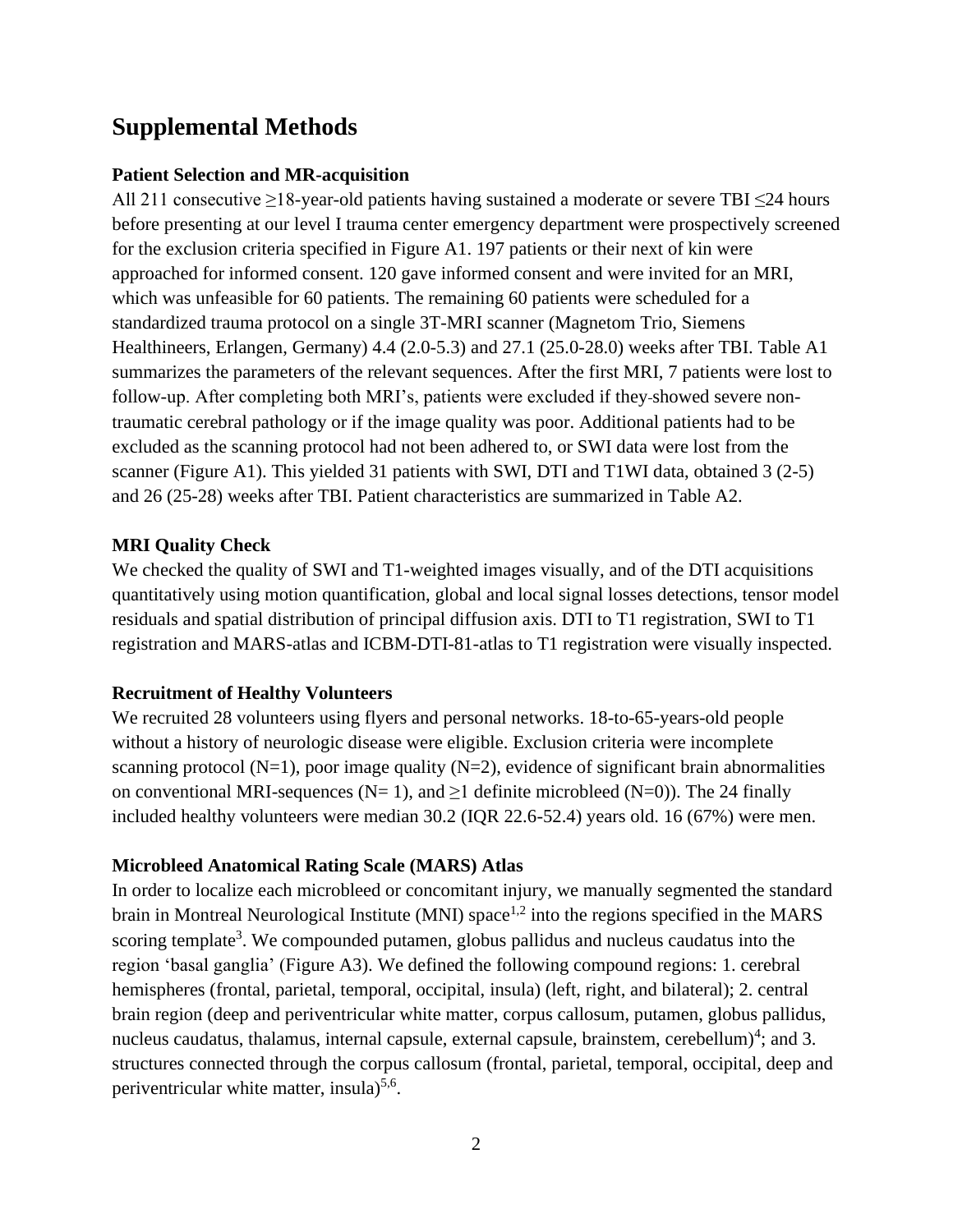#### **Microbleed Evaluation**

A Computer-Aided Detection (CAD)-system, described previously<sup>7</sup>, evaluated the scans obtained at *t1* and *t2*, separately. Blinded for the other time-point, AE (neuroradiologist, 7 years of experience) classified each CAD-proposed microbleed as no, possible or definite microbleed, deciding on CAD-detections with the slightest doubt in consensus meetings with BG (neuroradiologist, 33 years of experience). Through visual screening, we manually added definite microbleeds missed by the CAD-system to the data set. Then each definite or possible microbleed was automatically segmented using intensity-based volume-constrained region growing. Each microbleed was allocated to a MARS-region using the non-linear registration tool  $FNIRT<sup>8,9</sup>$ .

Bilateral symmetric lesions in the basal ganglia were not recorded as microbleeds since these are most likely calcifications<sup>10</sup>.

A random sample of thirty of the microbleeds and the false-positive CAD-detections, the classification of which AE in the *single-scan* evaluation step assumed to be unequivocal, was reviewed by BG. She agreed on all of them. This suggests that the assumption of unequivocality of the classification of this subset of microbleeds was justified.

Each microbleed was automatically segmented using an intensity-based volume-constrained region growing. Errors made in the automatic segmentation step were manually corrected by AE. Each microbleed was allocated to a MARS-region based on automatic registration of the segmentation with the MARS atlas, using the non-linear registration tool  $\text{FNIRT}^{11,12}$ . Microbleeds located at a border were distributed over the involved MARS-regions in proportion to the segmentation's volume in the MARS-regions. Microbleeds allocated to MARS-regions vulnerable to misregistration, such as occipital and cerebellar, were reviewed for need of manual re-allocation. If these were re-allocated to more than one region, they were counted as evenly distributed, e.g. a microbleed at the occipito-temporal border was counted as .5 occipital microbleed and .5 temporal microbleed.

#### **Creation of Susceptibility Mask**

To rule out bias caused by the effect of susceptibility on DTI findings<sup>13</sup>, we analyzed DTI in the normal-appearing white matter only. To achieve that, we created an SWI-based mask for each patient to eliminate with high sensitivity from our DTI measurements any potential source of susceptibility related to trauma and its clinical management. We automatically segmented the microbleeds at *t2* using intensity-based volume-constrained region growing. Then we used  $VCAST<sup>14</sup>$  using views in orthogonal planes to manually adjust where necessary the automatic segmentations of each definite or possible microbleed, and to annotate other intra- and extraaxial lesions in close contact with brain parenchyma, whether secondary to TBI or to neurosurgical intervention. To rule out any confounding by the effect of susceptibility on DTI, we slightly over-segmented these sources of susceptibility. After registration of the atlas and the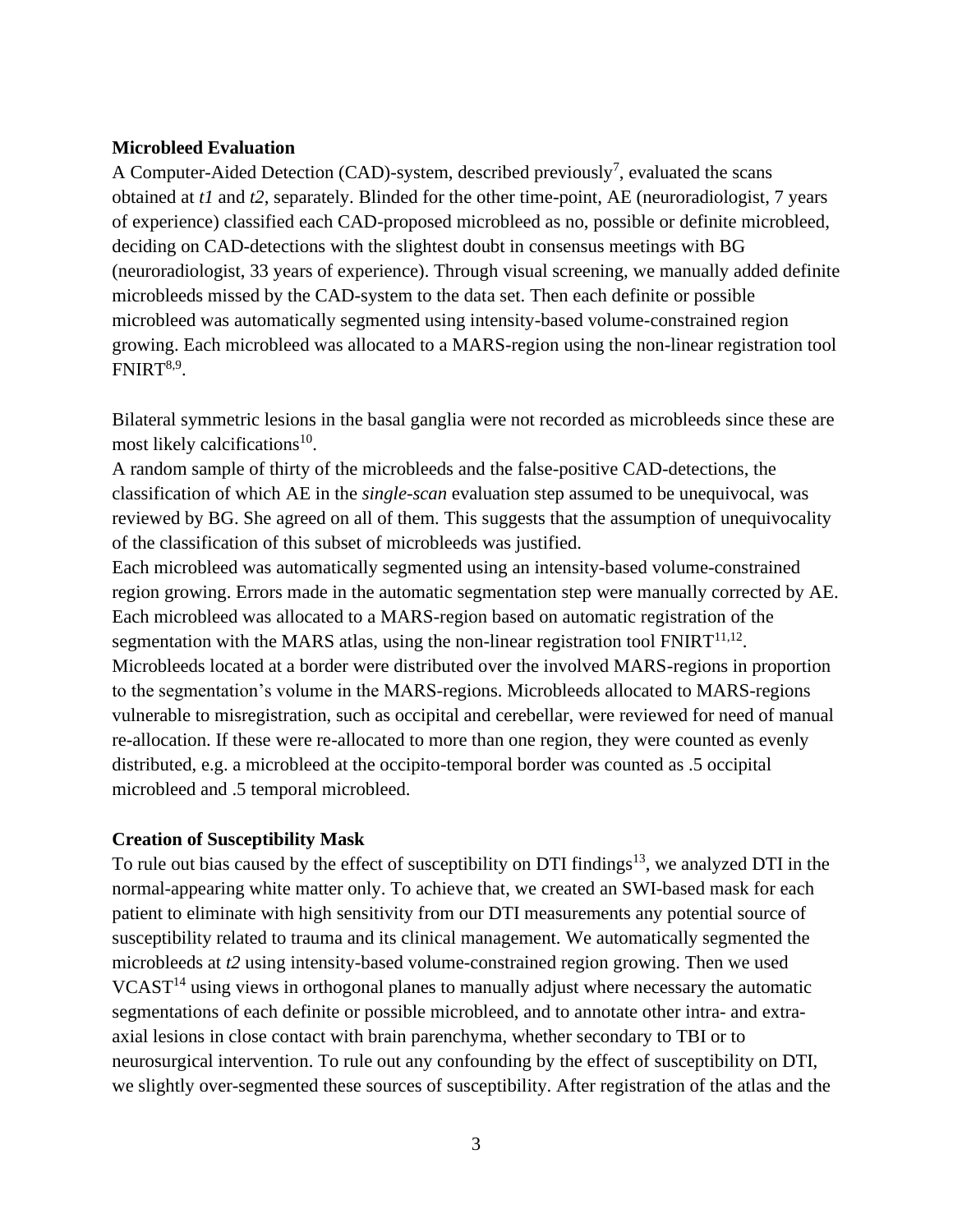susceptibility mask with the DTI-scans, we visually checked whether each extra-axial lesion was correctly eliminated from the DTI measurements.

#### **Details of DTI Processing**

DTI images were preprocessed using FSL software [\(http://www.fmri.ox.ac.uk/fsl/\)](http://www.fmri.ox.ac.uk/fsl/). After correction of distortions due to Eddy currents, the diffusion tensor was estimated and the local MD was calculated for each voxel of the brain in each patient and healthy volunteer, thus generating MD maps. We then used nonlinear registration of susceptibility masks, MD maps, and Mori's white matter atlas<sup>15</sup> to T1-weighted images, as implemented in FSL software (FNIRT procedures). The MD values were then extracted in the following compound regions: 1. *corpus callosum* (composed of splenium, body and genu); 2. *cerebral hemispheres* (composed of sagittal stratum, superior longitudinal fasciculus, corona radiata) (left and right); 3. *central brain region* (composed of external capsule, posterior and anterior limb of internal capsule, cerebral peduncle, corpus callosum, anterior and posterior brainstem, middle cerebellar peduncle). Regional MD was then calculated for each patient and healthy volunteer as the averaged MD within each region, and the Z-score of MD of each region in each patient was calculated as described in 'DTI processing' in the core text of this paper.

#### **Details of Statistical Analysis**

MD<sup>z</sup> was normally distributed over the patients (Kolmogorov-Smirnov test). Therefore, we used two-sample T-tests to test differences in  $MD<sub>z</sub>$  between patients and healthy volunteers. The microbleed concentrations were not normally distributed over the patients (Kolmogorov-Smirnov test), but as residuals of linear regression seem to be randomly distributed with a noclear pattern (Figure A4), we used linear regression analyses to examine the relation between the microbleed concentration and MD<sub>z</sub>, as specified in the Figure. To verify that linear regression was allowed to adjust for the microbleed concentration in the region of MD-measurement (Table A3, Model 2), and for GCS at the injury site (Table A3, Model 3), we verified that the residuals of linear regression with GCS seem to be randomly distributed with a no-clear pattern (Figure A5), and we excluded a significant co-linearity between the microbleed concentration in the corpus callosum and in the regions connected through the corpus callosum, as well as between the microbleed concentration in the cerebral hemispheres and in the central brain region (variable inflation factor 1.12 and1.58, respectively).

B<sub>cmb-nr</sub> was calculated as B<sub>cmb-conc</sub> divided by the patients' median volume of the region under evaluation  $(cm<sup>3</sup>)$ .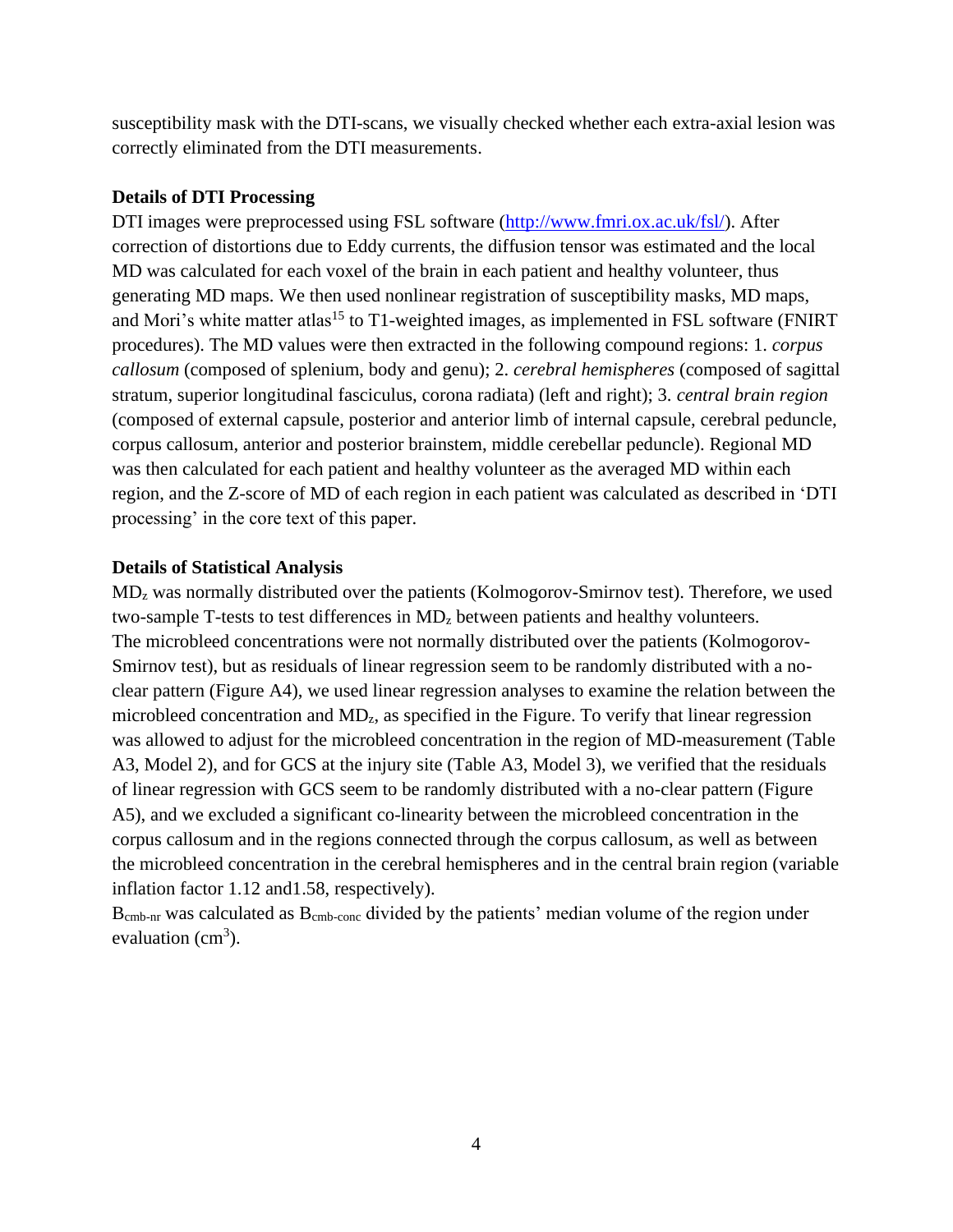## **Supplemental Results**

At *t1*, the 31 patients had a total of 856 microbleeds (24 (14-35) per patient), anatomically distributed as shown in Table A4.  $MD<sub>z</sub>$  at  $t2$  was higher in patients than in healthy volunteers (Table A4).

Figure A2 graphically illustrates the associations between microbleed concentrations and  $MD<sub>z</sub>$ discussed in the core paper.

### **Residuals of Linear Regression between Microbleeds and MDz, Research Questions 1 and 2**

The residual plots of the univariable linear regression analyses performed to answer research questions 1 and 2 are presented in Figure A4. The residuals seem to be randomly distributed with a no-clear pattern, substantiating the use of linear regression analyses.

#### **Residuals of Linear Regression between GCS and MDz, Research Question 2**

Figure A5 presents the residual plots of the univariable linear regression analyses using GCS at the injury site as the independent variable, and  $MD<sub>z</sub>$  in the corpus callosum and the central brain region as the independent variables. The residuals seem to be randomly distributed with a noclear pattern, substantiating the use of linear regression analyses to adjust the analyses in research question 2 for GCS.

### **Associations between Microbleed Concentration and FA within Regions (Supplement to Research Question 1)**

Within none of the cerebral hemispheres,  $FA<sub>z</sub>$  at *t*2 was associated with the microbleed concentration at *t1* (Table A5). Within the central brain region, FA<sup>z</sup> was negatively associated with the microbleed concentration (Table A5), though this association lost its significance after correction for gender, age, and time passed from TBI to DTI-acquisition (Table A5), and was not independent of GCS at the injury site (bivariable linear regression corrected for GCS: B<sub>cmbconc</sub> -24.611 (95%CI -51.531 to 2.309, p=.072)).

## **Associations between Microbleed Concentration and FA in Connected Regions (Supplement to Research Question 2)**

FA<sup>z</sup> in the corpus callosum at *t2* was negatively associated with the microbleed concentration in the structures connected through the corpus callosum at *t1* (Table A5), even after correction for the microbleed concentration in the corpus callosum itself (Table A6 (Model 2)). The 95%CIs of Bcmb-conc in these two regions did not overlap (Table A6).

FA<sup>z</sup> in the central brain region was negatively associated with the microbleed concentration at *t1* in the cerebral hemispheres (Table A5), even after correction for the microbleed concentration in the central brain region itself (Table A6 (Model 2)). The  $95\%$ CIs of  $B_{cmb-conc}$  in these two regions showed a slight overlap (Table A6).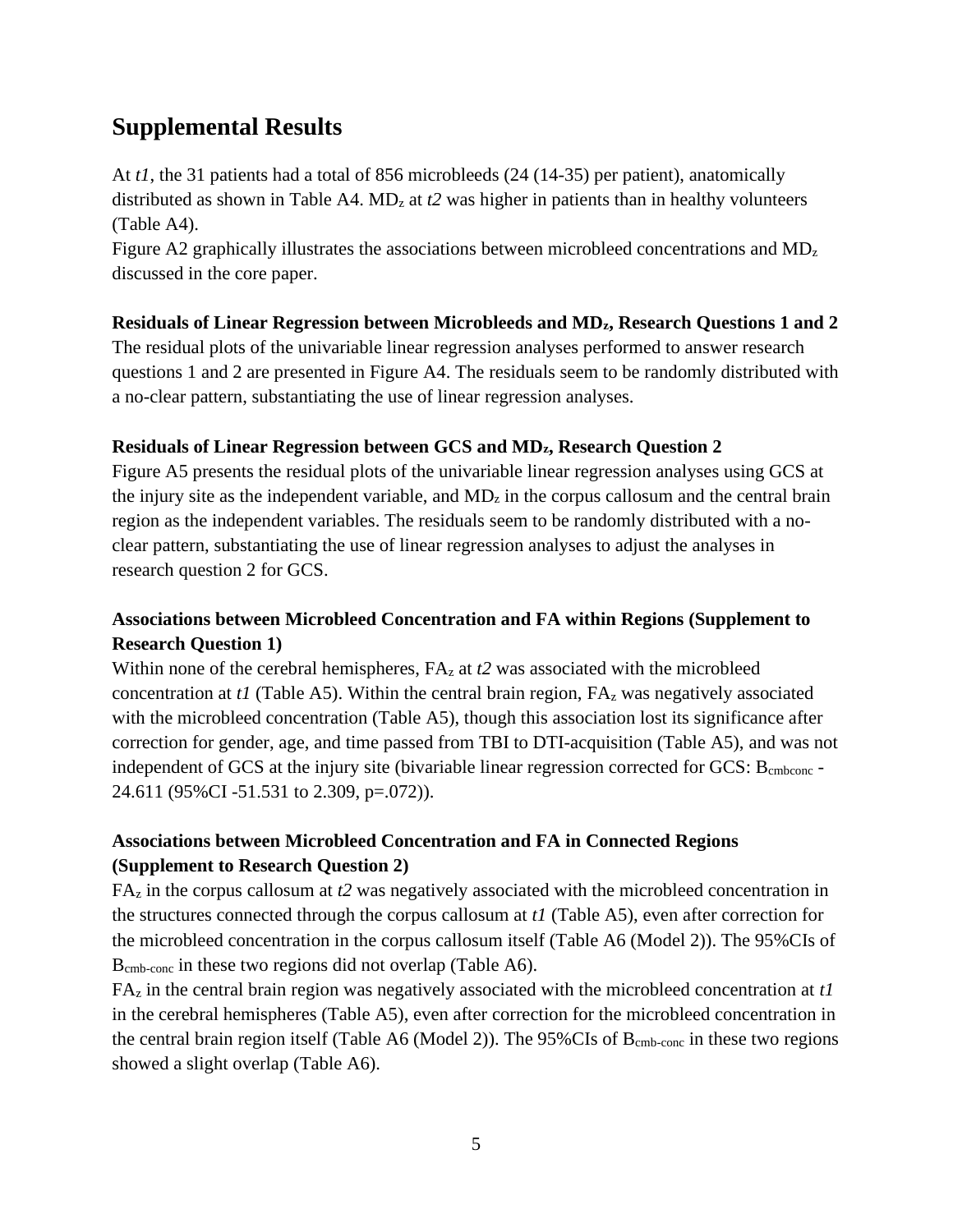All of these associations were independent of GCS, gender, age, and time passed from TBI to DTI-acquisition (Table A5, Table A6 (Models 3 and 4)).

# **Supplemental Tables**

|                      | <b>MPRAGE</b>               | <b>SWI</b>                  | <b>DTI</b>                  |
|----------------------|-----------------------------|-----------------------------|-----------------------------|
| $TR \,$ (ms)         | 2300                        | 27                          | 11700                       |
| $TE$ (ms)            | 2.98                        | 20.0                        | 102                         |
| $TI$ (ms)            | 900                         |                             |                             |
| Flip angle (degrees) | 9                           | 15                          |                             |
|                      |                             |                             |                             |
| Bandwidth (Hz/pixel) | 240                         | 120                         | 2056                        |
| Slice thickness (mm) | 1.0                         | 1.0                         | 2.0                         |
| Voxel-size (mm)      | $1.0 \times 1.0 \times 1.0$ | $1.0 \times 1.0 \times 1.0$ | $2.0 \times 2.0 \times 2.0$ |
| FOV (mm)             | 256                         | 250                         | 256                         |
| TA (minutes)         | 5:21                        | 7:44                        | 6:16                        |
| Dimension            | 3D                          | 3D                          | 3D                          |
| Diffusion directions |                             |                             | 30                          |
| B value $(mT/m)$     |                             |                             | 1000                        |

## **Table A1: Imaging Parameters**

Note –TA: acquisition time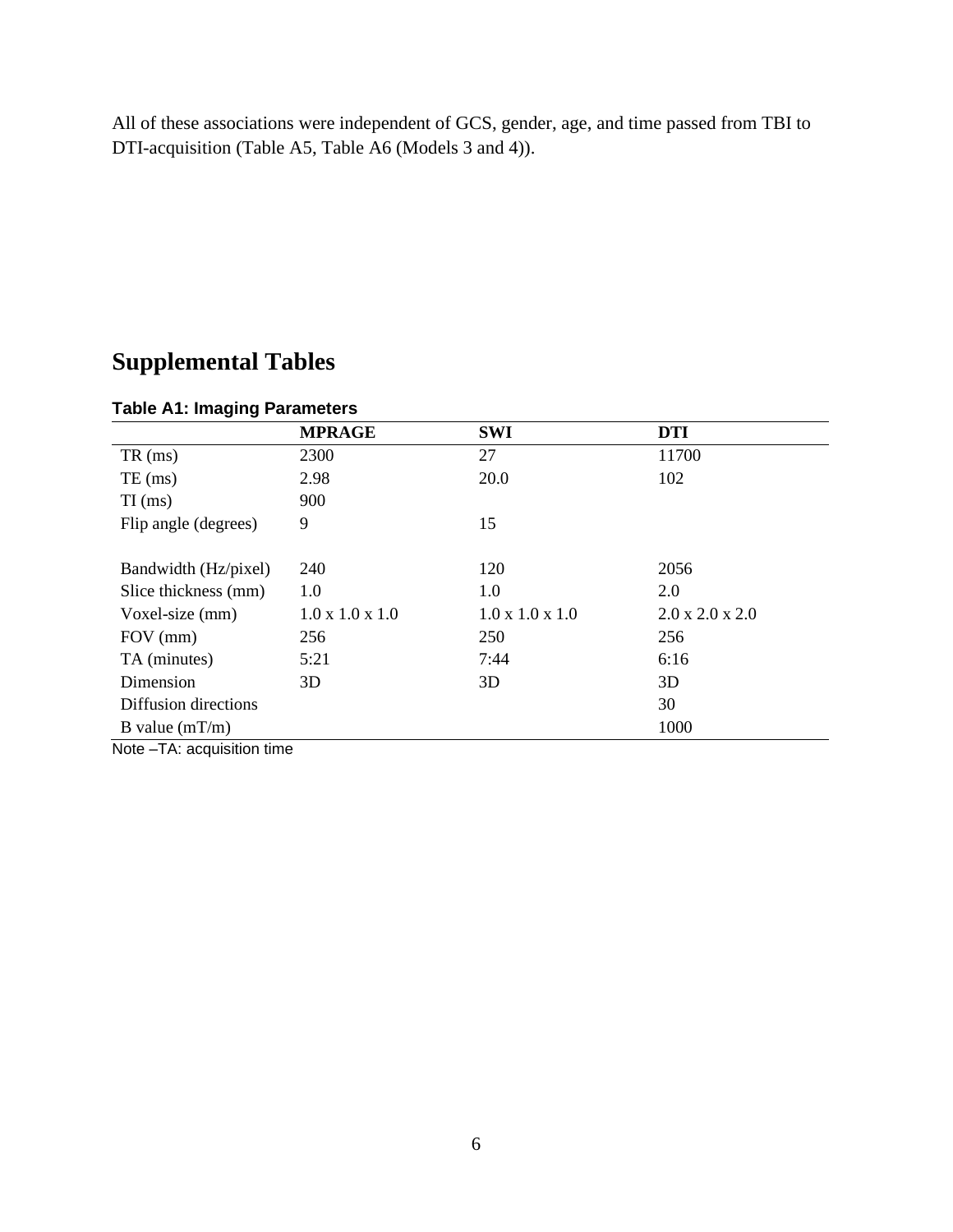| <b>Number of patients</b>                           | 31               |
|-----------------------------------------------------|------------------|
| Gender: malea,b                                     | 17 (54.8%)       |
| Age $(years)^c$                                     | 27.3 (21.4-46.4) |
| At arrival at ED                                    |                  |
| GCS <sup>c</sup>                                    | $3(3-9)$         |
| Severity of TBI <sup>a</sup>                        |                  |
| Severe                                              | 22 (71.0%)       |
| Moderate                                            | $9(29.0\%)$      |
| <b>ISSc</b>                                         | $25(19-34)$      |
| $CT$ findings <sup>a</sup>                          |                  |
| Epidural hematoma                                   | $4(12.9\%)$      |
| Subdural hematoma                                   | $9(29.0\%)$      |
| Subarachnoid hemorrhage                             | 16 (54.6%)       |
| $\geq$ 1 contusion or intraparenchymal hemorrhage   | 13 (41.9%)       |
| Intraventricular hemorrhage                         | $2(6.5\%)$       |
| Signs of elevated intracranial pressured            | 12 (38.7%)       |
| Midline shift $>5$ mm                               | 3(9.7%)          |
| Marshall classification <sup>a</sup> :              |                  |
| Diffuse injury I-II                                 | 20 (64.5%)       |
| Diffuse injury III                                  | 8 (25.8%)        |
| Diffuse injury IV                                   | 3(9.7%)          |
| <b>Mass</b> lesion                                  | $0(0\%)$         |
| Hospitalization (days) <sup>c</sup>                 | $10(4-26)$       |
| Time from TBI to MRI-acquisition (weeks) $\text{c}$ |                  |
| $t\bar{l}$                                          | $3(2-5)$         |
| t2                                                  | $26(25-28)$      |
| $GOS-Ec$                                            |                  |
| $t\bar{l}$                                          | $5(3-6)$         |
| t2                                                  | $6(5-6)$         |
| t3                                                  | $7(6-8)$         |

**Table A2: Demographic and Clinical Characteristics of the Patients**

Note - <sup>a</sup>Values are numbers of patients (percentage of the patients). **BSelf-** or next-of-kin-reported gender. cValues are medians (interquartile range). dGeneralized or hemispheric edema with effacement of sulci, compressed ventricles or basal cisterns and midline shift>5 mm

TBI: Traumatic brain injury, Age: age at TBI, ED: emergency department, GCS: Glasgow Coma Scale score, ISS: Injury Severity Score, GOS-E: Glasgow Outcome Scale score-Extended version, *t1*: 3 (2-5) weeks after TBI, *t2*: 26 (25-28) weeks after TBI, *t3*: 53.0 (51-56) weeks after TBI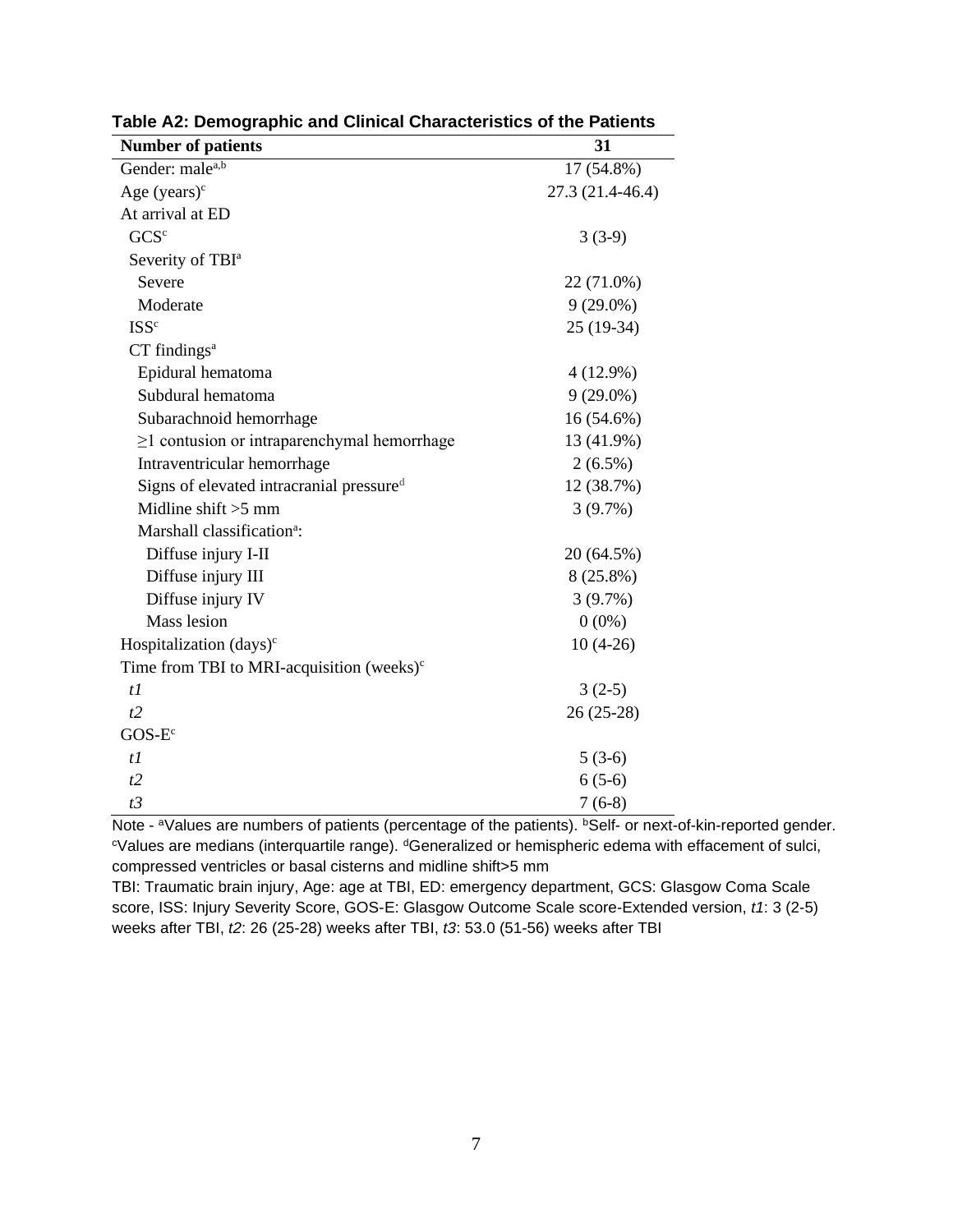| <b>Regression</b><br>model | <b>Variable</b>                  | <b>Research question 2.A</b>     | <b>Research question 2.B</b>       |
|----------------------------|----------------------------------|----------------------------------|------------------------------------|
| Model 1                    | Region 1                         | 44.2 $(23.6-64.8, .000)$ ***     | $24.2(6.8-41.5, .008)$ **          |
| Model 2                    | Region 1                         | 48.6 $(27.1 - 70.2, .000)$ ***   | $29.1(7.1-51.1, .011)^*$           |
|                            | Region 2                         | $-3.5$ ( $-9.1 - 2.0$ , $.204$ ) | $-7.0$ ( $-26.1 - 12.0$ , $.455$ ) |
| Model 3                    | Region 1                         | 48.2 $(26.6 - 70.1, .000)$ ***   | $28.5(10.0-46.5, .004)$ **         |
|                            | <b>GCS</b>                       | $.06$ ( $-.05$ $-.16$ , $.291$ ) | $.06$ ( $-.03$ $-.14$ , $.188$ )   |
| Model 4                    | Region 1                         | $52.9(26.5-79.3, .000)$ ***      | $29.1$ 2.2-56.0, 035)*             |
|                            | Other variables with $p < .05^A$ | none                             | none                               |

#### **Table A3: Exploration of Possible Confounders in Research question 2**

Note – Results of uni-, bi- and multivariable linear regression analyses between microbleed concentration and MD<sup>z</sup> in Functionally Connected Regions.

Research question 2.A: Is the microbleed concentration in the structures connected through the corpus callosum at *t1* associated with integrity of the corpus callosum at *t2*? Research question 2.B: Is the microbleed concentration in the cerebral hemispheres at *t1* associated with white matter integrity in the central brain region at *t2*?

Numbers represent linear regression coefficient (95%CI, p). For Regions 1 and 2 this is B<sub>cmb-conc</sub>: linear regression coefficient with microbleed concentration as independent variable.

Region 1: Structures connected through corpus callosum in research question 2.A, Cerebral hemispheres in research question 2.B

Region 2: Corpus callosum in research question 2.A, Central brain region in research question 2.B Model 1: Univariable linear regression using the microbleed concentration in Region 1 as the independent variable, and  $MD<sub>z</sub>$  in Region 2 as the dependent variable

Model 2: Bi-variable linear regression using the microbleed concentrations in Region 1 and in Region 2 as the independent variables, and  $MD<sub>z</sub>$  in Region 2 as the dependent variable

Model 3: Bi-variable linear regression using the microbleed concentration in Region 1 and GCS at the injury site as the independent variables, and MDz in Region 2 as the dependent variable

Model 4: Multivariable linear regression using the microbleed concentrations in Region 1 and in Region 2, gender, age at the day of DTI-imaging (years), and time passed from TBI to DTI-acquisition (weeks) as the independent variables, and  $MD<sub>z</sub>$  in Region 2 as the dependent variable

A All variables other than microbleed concentration in region 1, which are associated with  $MD_z$  with p<0.05 in these multivariable analyses, are presented in this column  $*$  p<.05,  $*$  p <.01,  $*$  p <.001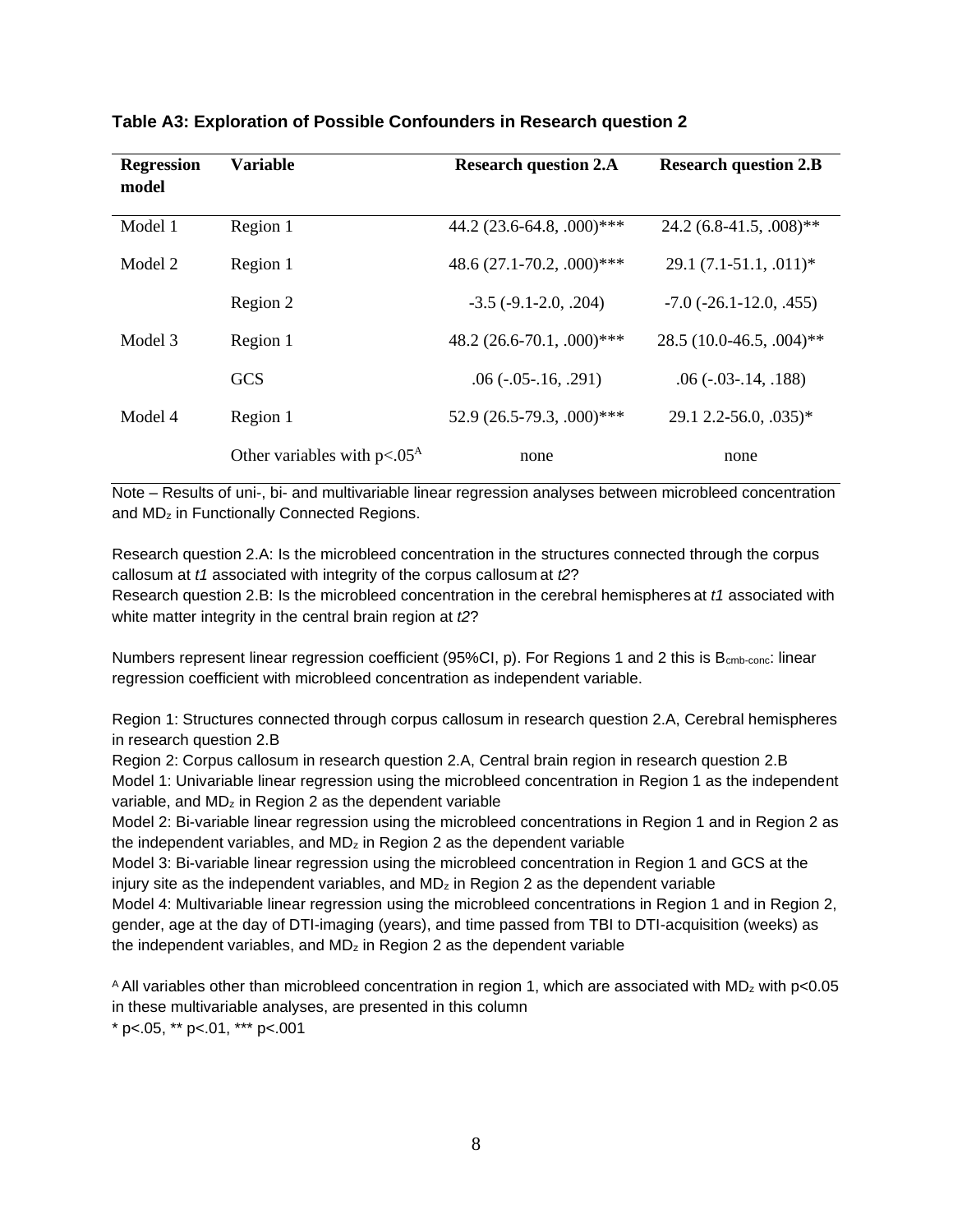| <b>Region</b>                                   | Definite microbleeds (number) | $MD_z(SD)$       |                              |  |
|-------------------------------------------------|-------------------------------|------------------|------------------------------|--|
|                                                 | Patients (t1)                 | Patients $(t2)$  | <b>Healthy</b><br>volunteers |  |
| Cerebral hemispheres:                           |                               |                  |                              |  |
| Left                                            | 325.4(8.8)                    | $1.47(.26-2.57)$ | $.23(-.82-.71)$              |  |
| Right                                           | 350.6(7.8)                    | $1.40(.55-2.62)$ | $-.05 (-.57 - .64)$          |  |
| <b>Both</b>                                     | 675.9(19.1)                   | $1.45(.31-2.62)$ | $-15$ $(-.71 - .68)$         |  |
| Central brain region                            | 170.3(3.2)                    | $.90(.35-1.64)$  | $.01(-.32-.22)$              |  |
| Corpus callosum                                 | 39.9(0)                       | $1.53(.57-2.41)$ | $-15$ $(-.54 - .32)$         |  |
| Structures connected<br>through corpus callosum | 700.9 (19.1)                  | <b>NA</b>        | <b>NA</b>                    |  |

### **Table A4: Distribution of Microbleeds at** *t1* **and Distribution of MD<sup>z</sup> at** *t2*

Note – In each region  $p$ <.001 for difference in  $MD<sub>z</sub>$  between patients and healthy volunteers.

Values are expressed as total number of microbleeds (median number of microbleeds per person) and as median MD<sup>z</sup> (interquartile range). Numbers of microbleeds are not presented for the healthy volunteers, as due to the selection criteria, none of the healthy volunteers had any microbleed by definition *t1*: 3 (2-5) weeks after TBI. *t2*: 26 (25-28) weeks after TBI. MDz: Z-score of mean diffusivity. SD: standard deviation. NA: not assessed, as MDz in this region is not part of the research questions.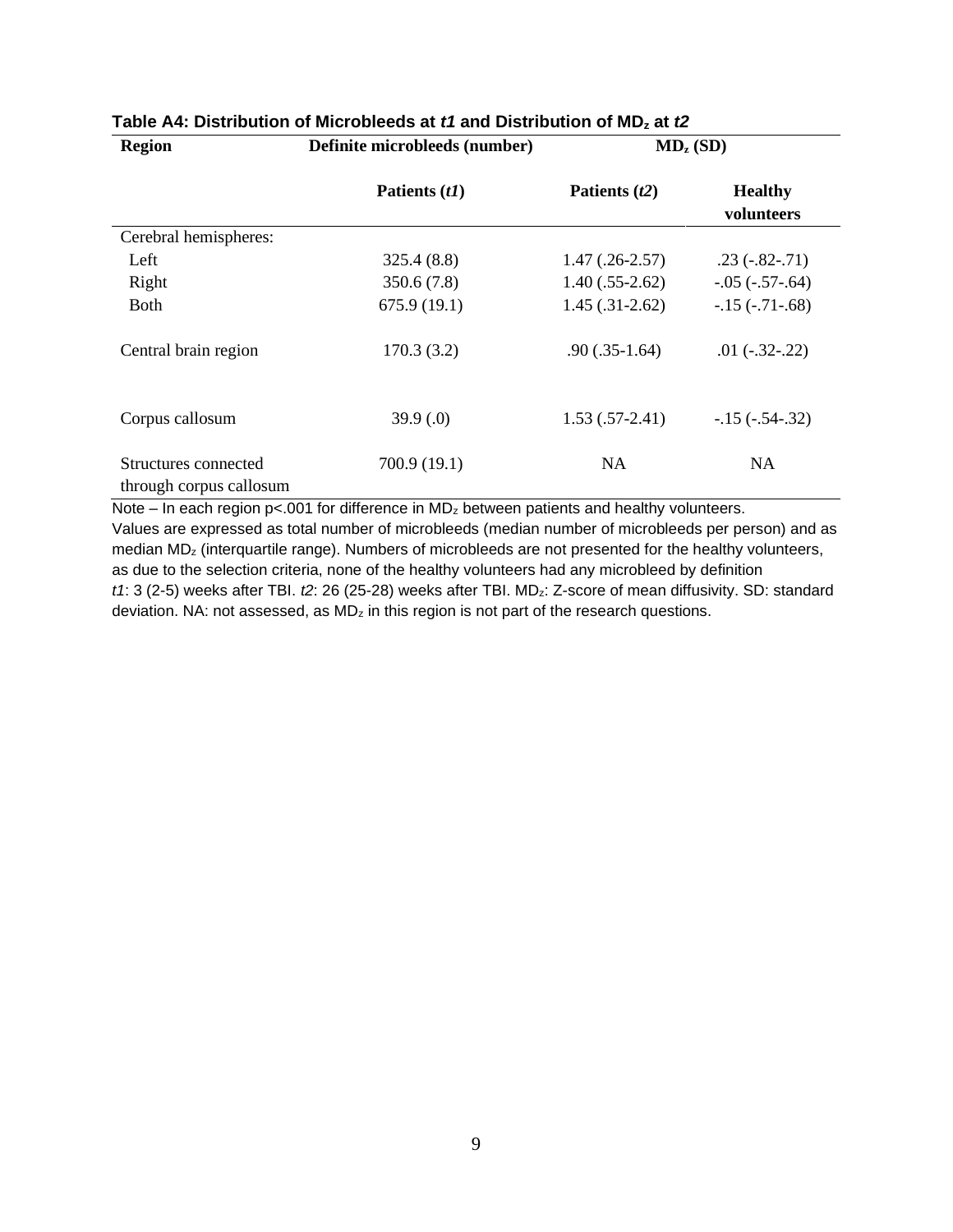#### **Table A5: Association between Microbleed Concentrations at** *t1* **and FA<sup>z</sup> at** *t2*

|          |                                                                     |                        | Univariable                           |              | Multivariable $^{\rm A}$              |      |
|----------|---------------------------------------------------------------------|------------------------|---------------------------------------|--------------|---------------------------------------|------|
|          | <b>Research Region of microbleed-</b>                               | White matter region of | $\mathbf{B}_{\text{cmb-conc}}$        | $\mathbf{p}$ | $\mathbf{B}_{\text{cmb-conc}}$        | p    |
| question | concentration                                                       | <b>FA</b> measurement  | $(95\%CI)$                            |              | $(95\%CI)$                            |      |
| 1.a      | Cerebral hemispheres:                                               | Cerebral hemispheres:  |                                       |              |                                       |      |
|          | Left                                                                | Left                   | $-19.798 (-43.203 \text{ to } 3.607)$ | .094         | $-24.358 (-53.120 \text{ to } 4.403)$ | .094 |
|          | Right                                                               | Right                  | $-7.318 (-25.315)$ to 10.678)         | .412         | $-9.254$ ( $-31.565$ to 13.058)       | .402 |
| 1.b      | Central brain region                                                | Central brain region   | $-26.205 (-51.044$ to $-1.365)$       | .039         | $-21.810 (-48.472)$ to 4.853)         | .105 |
| 2.a      | Structures connected through Corpus callosum<br>the corpus callosum |                        | $-84.066 (-111.113$ to $-57.019$ )    | .000         | $-87.749$ ( $-122.441$ to $-53.058$ ) | .000 |
| 2.b      | Cerebral hemispheres                                                | Central brain region   | $-52.38$ ( $-76.053$ to $-28.713$ )   | .000         | $-52.292$ ( $-83.443$ to $-21.141$ )  | .002 |

Note – Results of linear regression analyses. None of the variables other than microbleed concentration is associated with FAz with p<.05 in the multivariable analyses.

FAz: Z-score of fractional anisotropy. *t1*: 3 (2-5) weeks after trauma. *t2*: 26 (25-28) weeks after trauma. B<sub>cmb-conc</sub>: linear regression coefficient with microbleed-concentration as independent variable. B<sub>cmb-nr</sub>: linear regression coefficient with number of microbleeds as independent variable. AMultivariable linear regression analyses with the following independent variables: microbleed concentration, gender, age at the day of DTIimaging (years), and time passed from TBI to DTI-acquisition (weeks)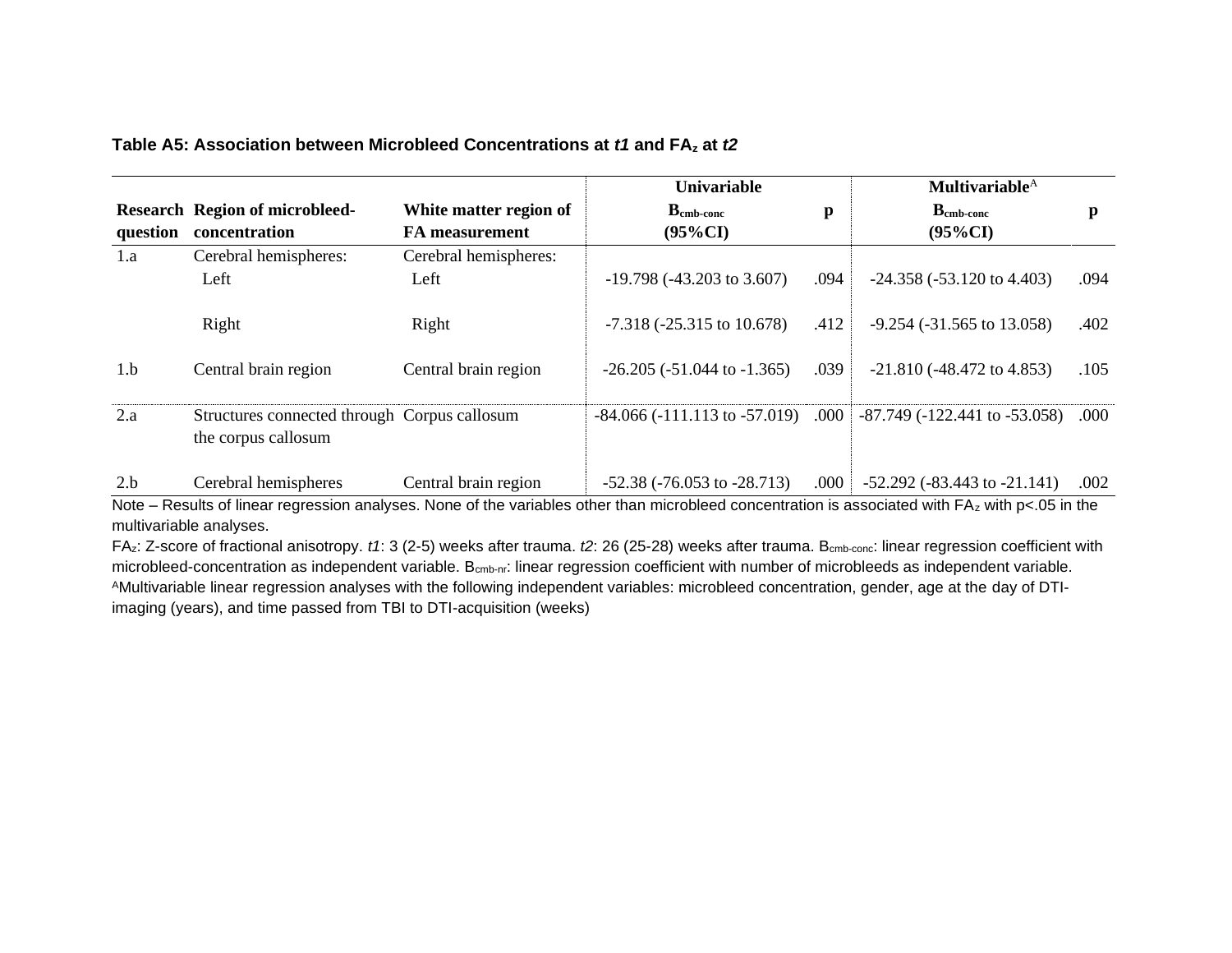#### **Table A6: Exploration of Possible Confounders in Research question 2, analyses on FA<sup>z</sup>**

| <b>Regression model</b> | <b>Variable</b>                  | <b>Research question 2.A</b>                      | <b>Research question 2.B</b>                             |
|-------------------------|----------------------------------|---------------------------------------------------|----------------------------------------------------------|
| Model 1                 | Region 1                         | $-84.066$ ( $-111.113$ to $-57.019$ , $.000$ )*** | $-52.383$ ( $-76.053$ to $-28.713$ , $.000$ )***         |
| Model 2                 | Region 1                         | $-86.828$ ( $-115.791$ to $-57.866$ , $.000$ )*** | $-53.786$ ( $-84.103$ to $-23.469$ , $.001$ )**          |
|                         | Region 2                         | 2.205 (-5.304 to 9.714, .552)                     | 2.003 (-24.233 to 28.240, .877)                          |
| Model 3                 | Region 1                         | $-84.043$ ( $-113.427$ to $-54.659$ , $.000$ )*** | $-53.420$ ( $-79.054$ to $-27.785$ , $.000$ )***         |
|                         | <b>GCS</b>                       | $.000 (-1.39 \text{ to } .140, .996)$             | $-0.014$ ( $-135$ to $.106$ , $.810$ )                   |
| Model 4                 | Region 1                         | $-89.742$ ( $-126.434$ to $-53.049$ , $.000$ )*** | $-52.579$ ( $-91.169$ to $-13.990$ , $.010$ <sup>*</sup> |
|                         | Other variables with $p < .05^A$ | none                                              | none                                                     |

Note – Results of uni-, bi- and multivariable linear regression analyses between microbleed concentration and FA<sup>z</sup> in Functionally Connected Regions.

Research question 2.A: Is the microbleed concentration in the structures connected through the corpus callosum at *t1* associated with integrity of the corpus callosum at *t2*?

Research question 2.B: Is the microbleed concentration in the cerebral hemispheres at *t1* associated with white matter integrity in the central brain region at *t2*?

Numbers represent linear regression coefficient (95%CI, p). For Regions 1 and 2 this is B<sub>cmb-conc</sub>: linear regression coefficient with microbleed concentration as independent variable.

Region 1: Structures connected through corpus callosum in research question 2.A, Cerebral hemispheres in research question 2.B Region 2: Corpus callosum in research question 2.A, Central brain region in research question 2.B

Model 1: Univariable linear regression using the microbleed concentration in Region 1 as the independent variable, and FAz in Region 2 as the dependent variable

Model 2: Bi-variable linear regression using the microbleed concentrations in Region 1 and in Region 2 as the independent variables, and FAz in Region 2 as the dependent variable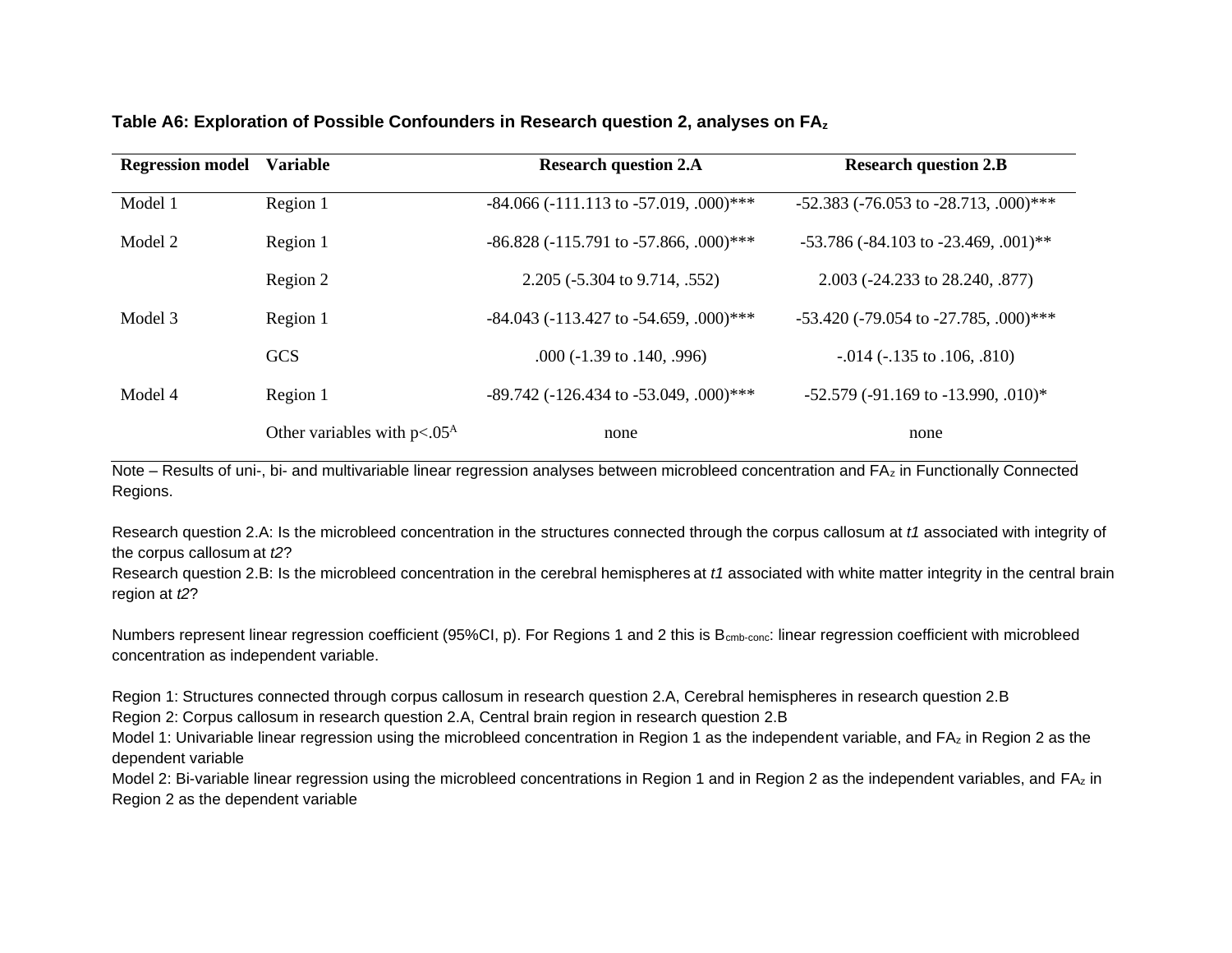Model 3: Bi-variable linear regression using the microbleed concentration in Region 1 and GCS at the injury site as the independent variables, and FA<sup>z</sup> in Region 2 as the dependent variable

Model 4: Multivariable linear regression using the microbleed concentrations in Region 1 and in Region 2, gender, age at the day of DTI-imaging (years), and time passed from TBI to DTI-acquisition (weeks) as the independent variables, and FA<sup>z</sup> in Region 2 as the dependent variable

A All variables other than microbleed concentration in region 1, which are associated with FAz with p<0.05 in these multivariable analyses, are presented in this column

 $*$  p<.05,  $*$  p <.01,  $*$  \*\* p <.001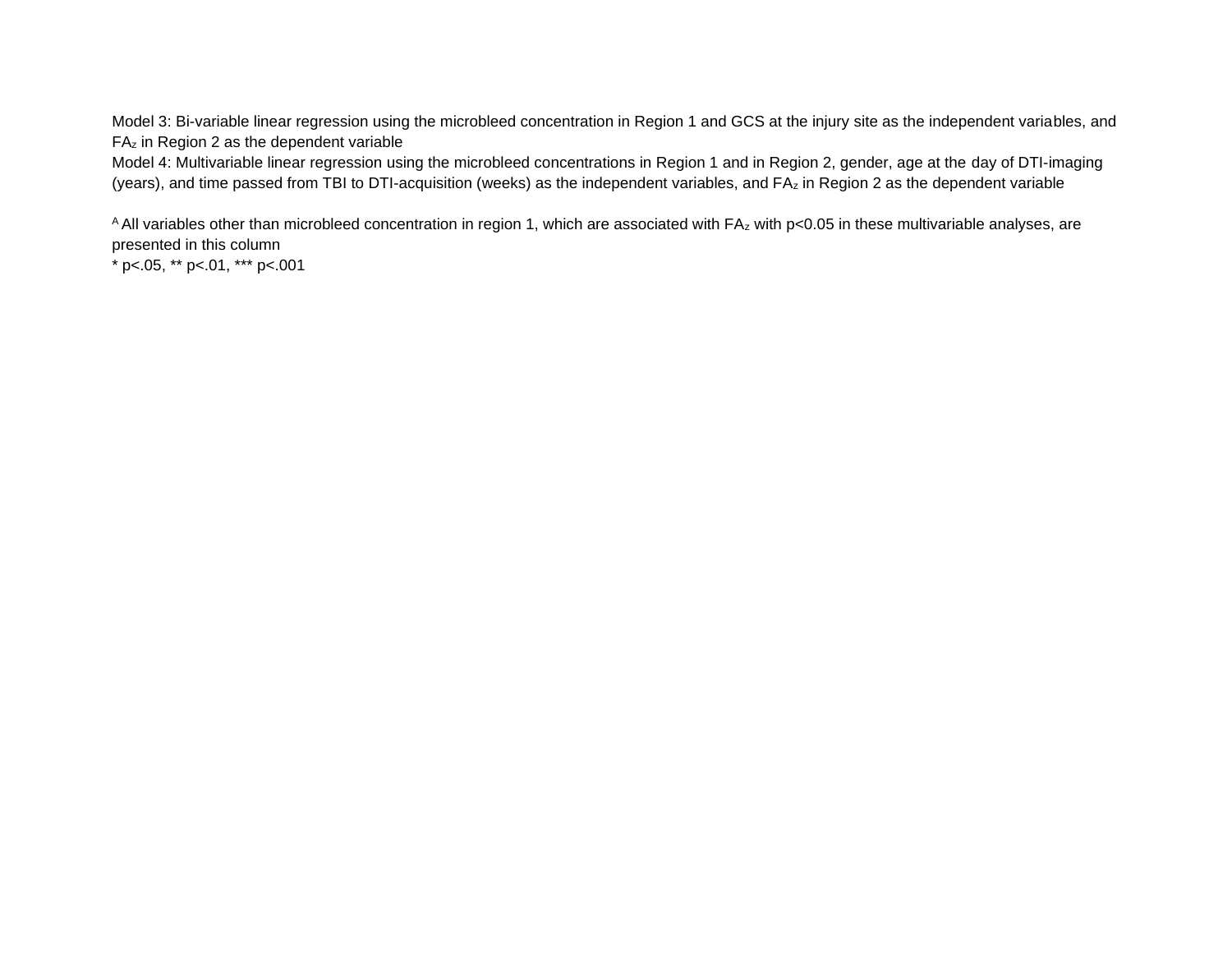# **Supplemental Figures**



#### **Figure A1: Patient Selection Flowchart**

Selection procedure starting with all consecutive ≥18-year-old patients who were screened prospectively if they had sustained a moderate or severe TBI less than 24 hours before presenting at our emergency department. The exclusion criteria are specified in the boxes in the right part of this flowchart. Numbers represent numbers of patients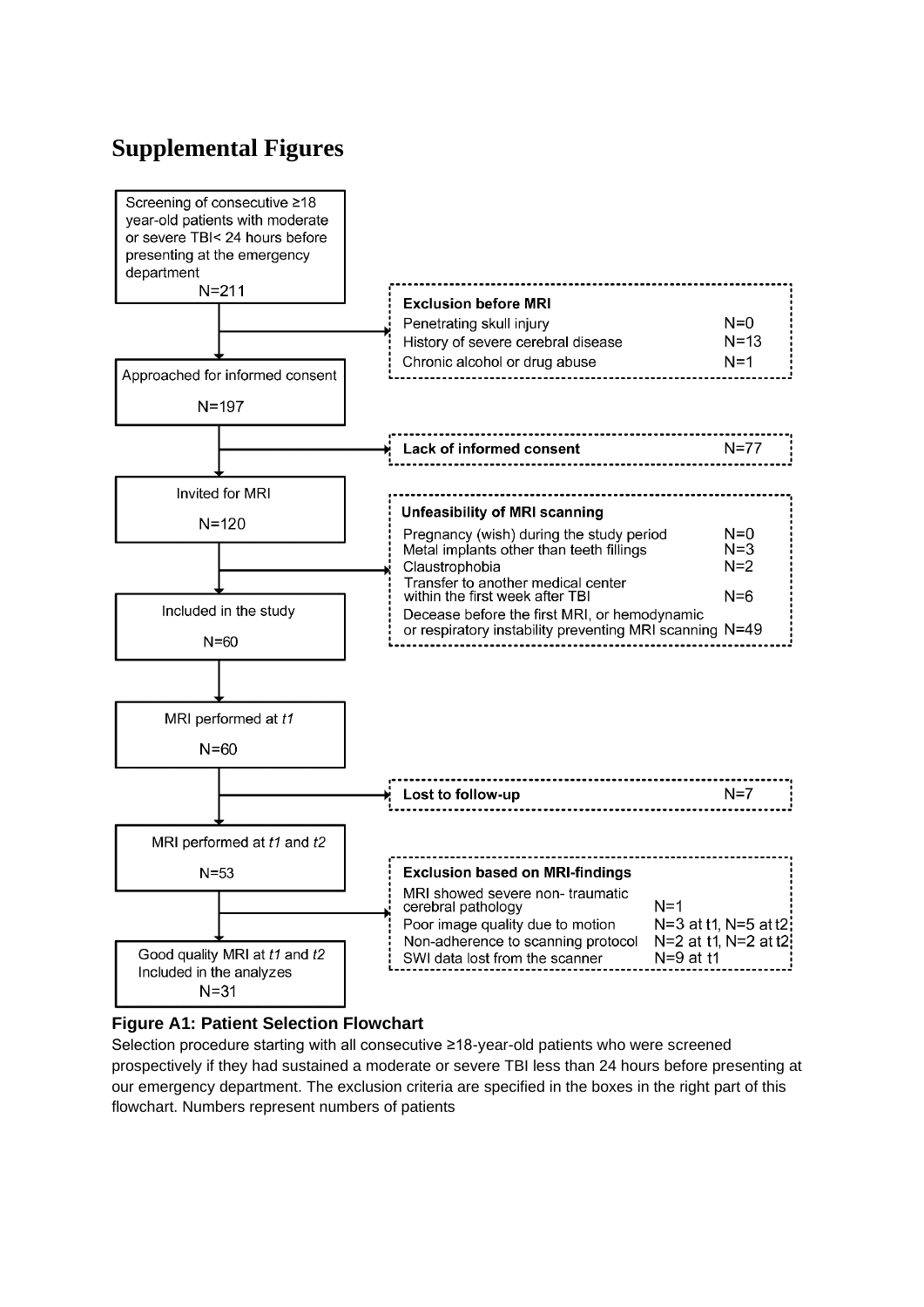



A. Relation between the microbleed concentration at *t1* and MD<sup>z</sup> at *t2* within the cerebral hemispheres (research question 1.A). Grey circles represent the right hemisphere, open circles represent the left hemisphere.

B. Relation between the microbleed concentration at *t1* and MD<sup>z</sup> at *t2* within the central brain structures (research question 1.B).

C. Relation between microbleed concentration at *t1* in structures connected through the corpus callosum and MD<sup>z</sup> at *t2* in the corpus callosum (research question 2.A).

D. Relation between microbleed concentration at *t1* in the cerebral hemispheres and MD<sup>z</sup> at *t2* in the central brain region (research question 2.B).

Note: <sup>@</sup>: Z-score of mean diffusivity. <sup>@@</sup>: (number of microbleeds) / (volume (cm<sup>3</sup>) on the patient's T1weighted scan at *t1*). Lines are linear regression lines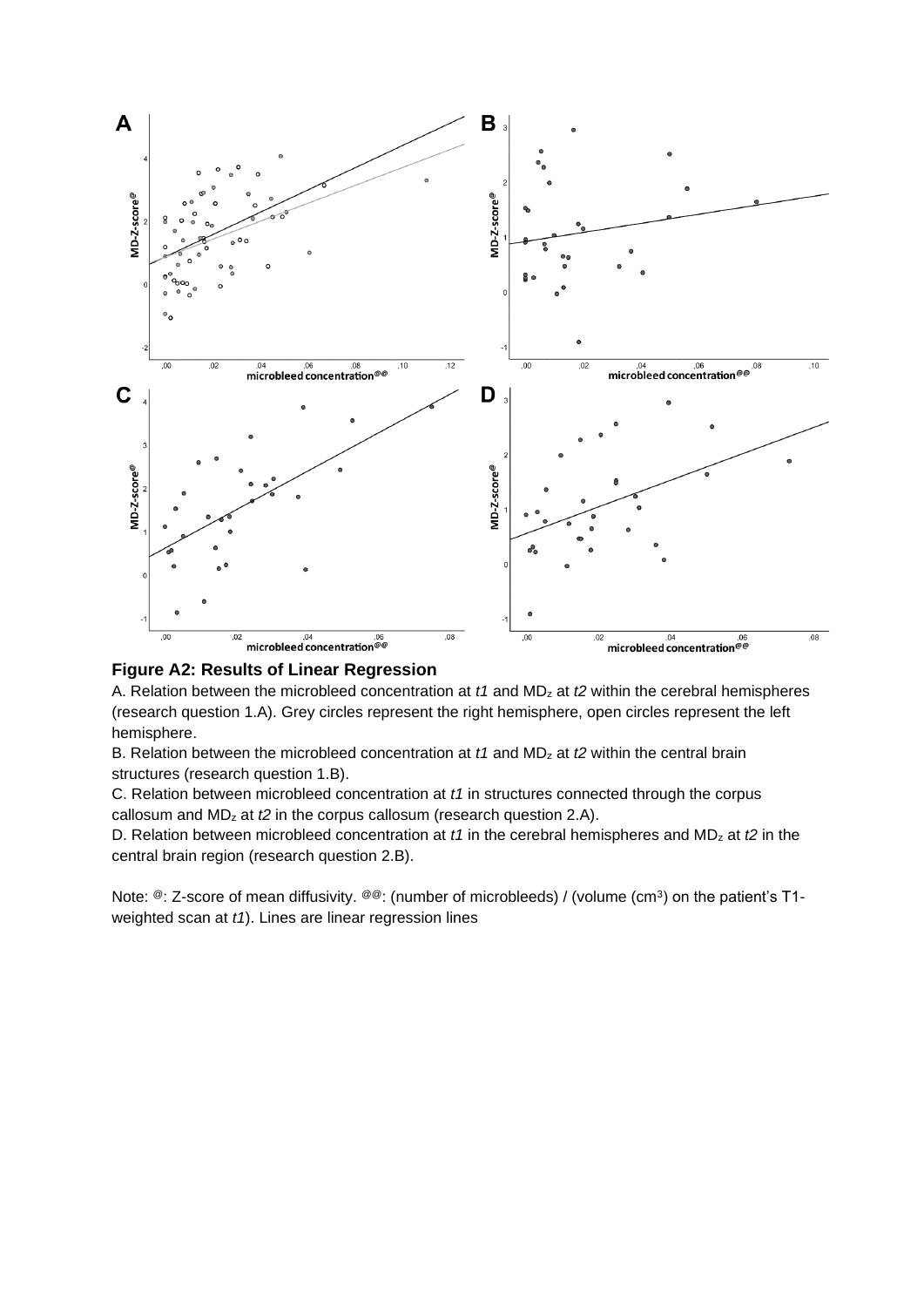| frontal                                  | splenium of corpus callosum |
|------------------------------------------|-----------------------------|
| parietal                                 | external capsule            |
| occipital                                | internal capsule            |
| temporal                                 | basal ganglia               |
| insula                                   | thalamus                    |
| deep and periventricular<br>white matter | optic pathways              |
| genu of corpus callosum                  | brainstem                   |
| body of corpus callosum                  | cerebellum                  |

### **Figure A3: Manually Segmented Anatomical Regions Specified in the MARS Scoring Template**

Manually segmented regions for evaluation of the anatomical distribution of microbleeds over the brain. The regions specified in the MARS scoring template<sup>3</sup> are color-coded and superimposed on the background images representing the standard brain in MNI-space.

MARS: Microbleed anatomical rating scale, MNI: Montreal Neurological Institute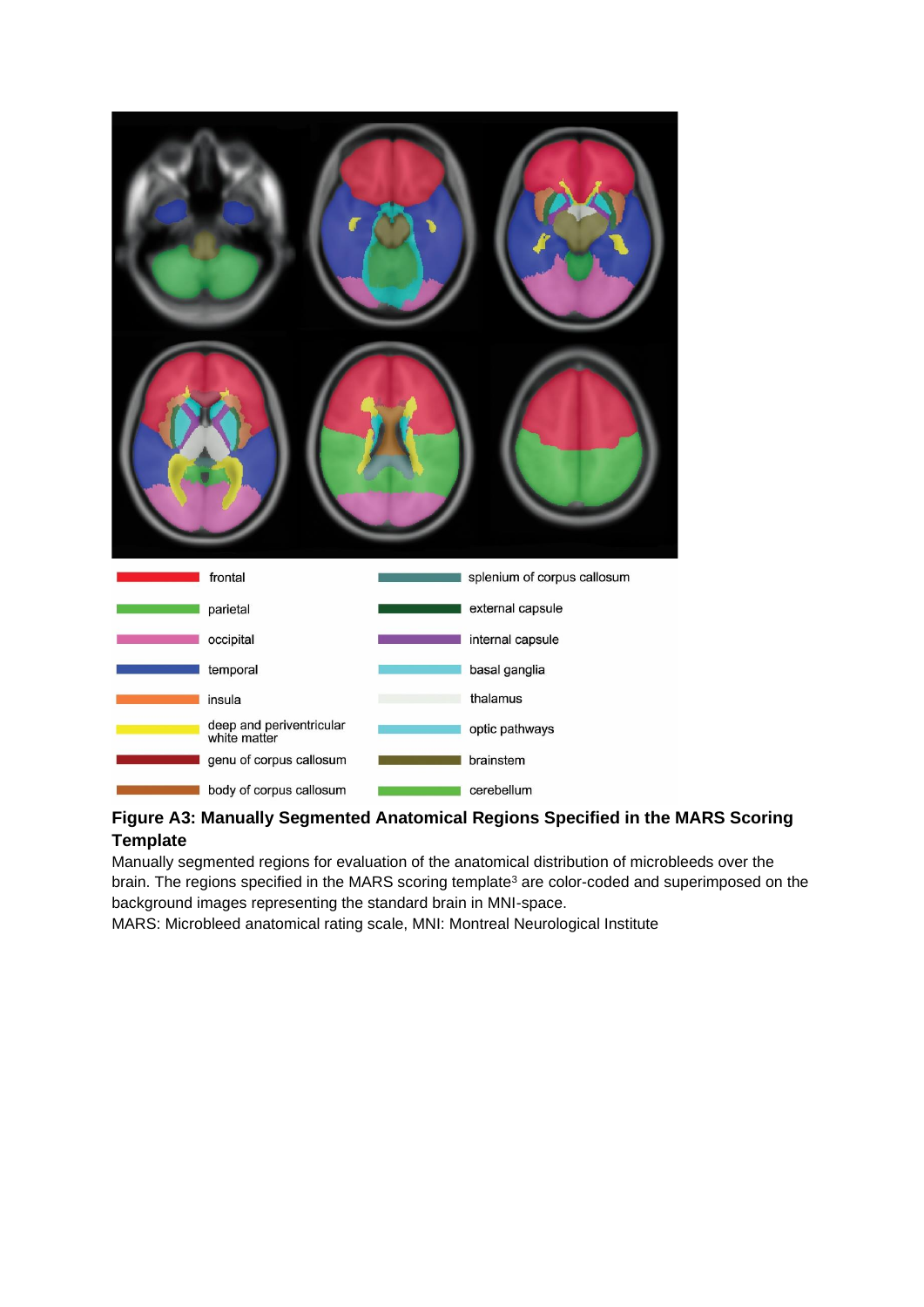



I. Residual plot for regression between the microbleed concentration at *t1* and MD<sup>z</sup> at *t2* within the central brain structures (I.i) and within the cerebral hemispheres (I.ii: left; I.iii: right hemisphere). II. Residual plot for regression between microbleed concentration at *t1* in structures connected through corpus callosum and MD<sub>z</sub> at *t*2 in the corpus callosum (II.i) and between microbleed concentration at *t1* in the cerebral hemispheres and MD<sub>z</sub> at *t2* in the central brain region (II.ii)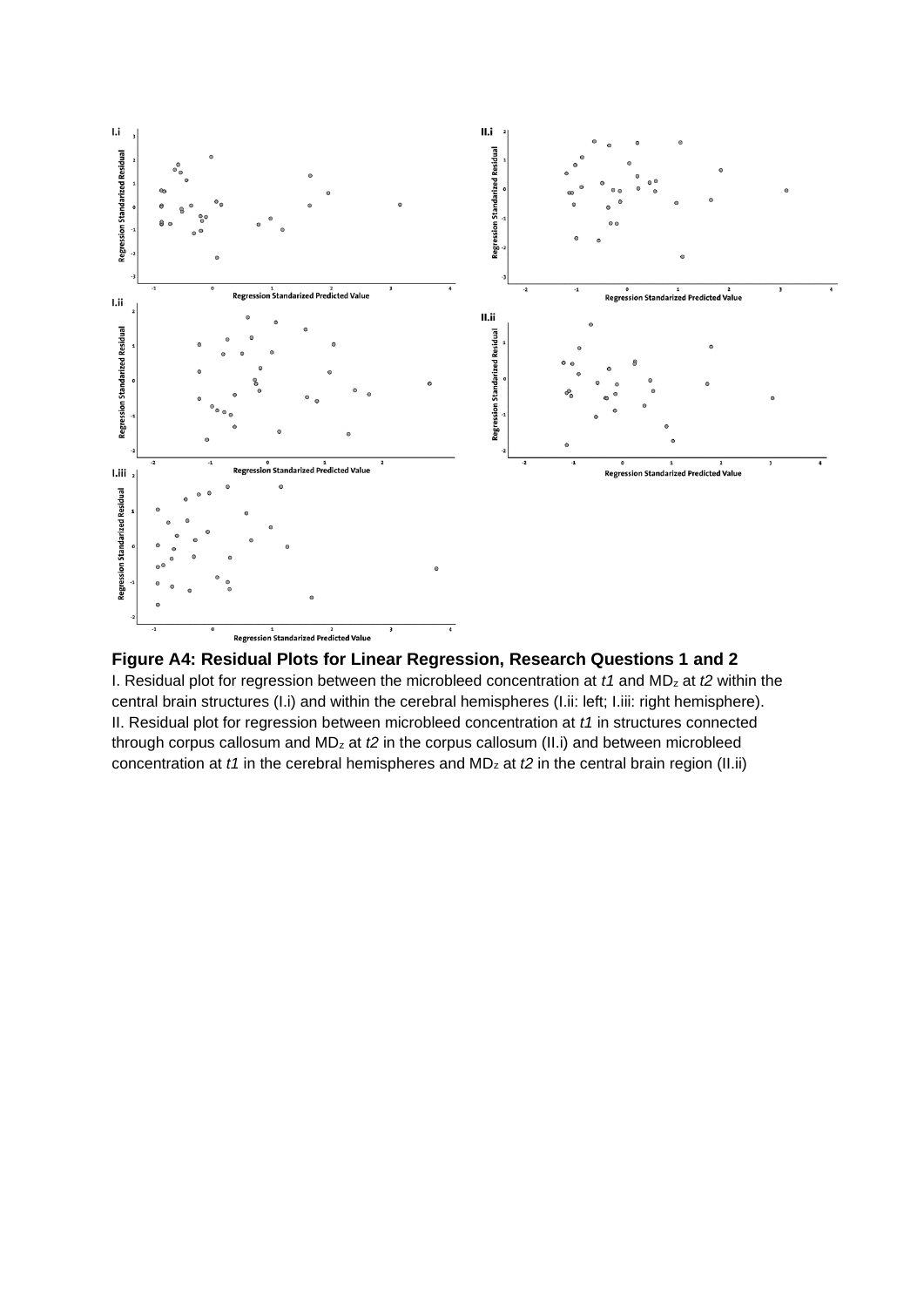